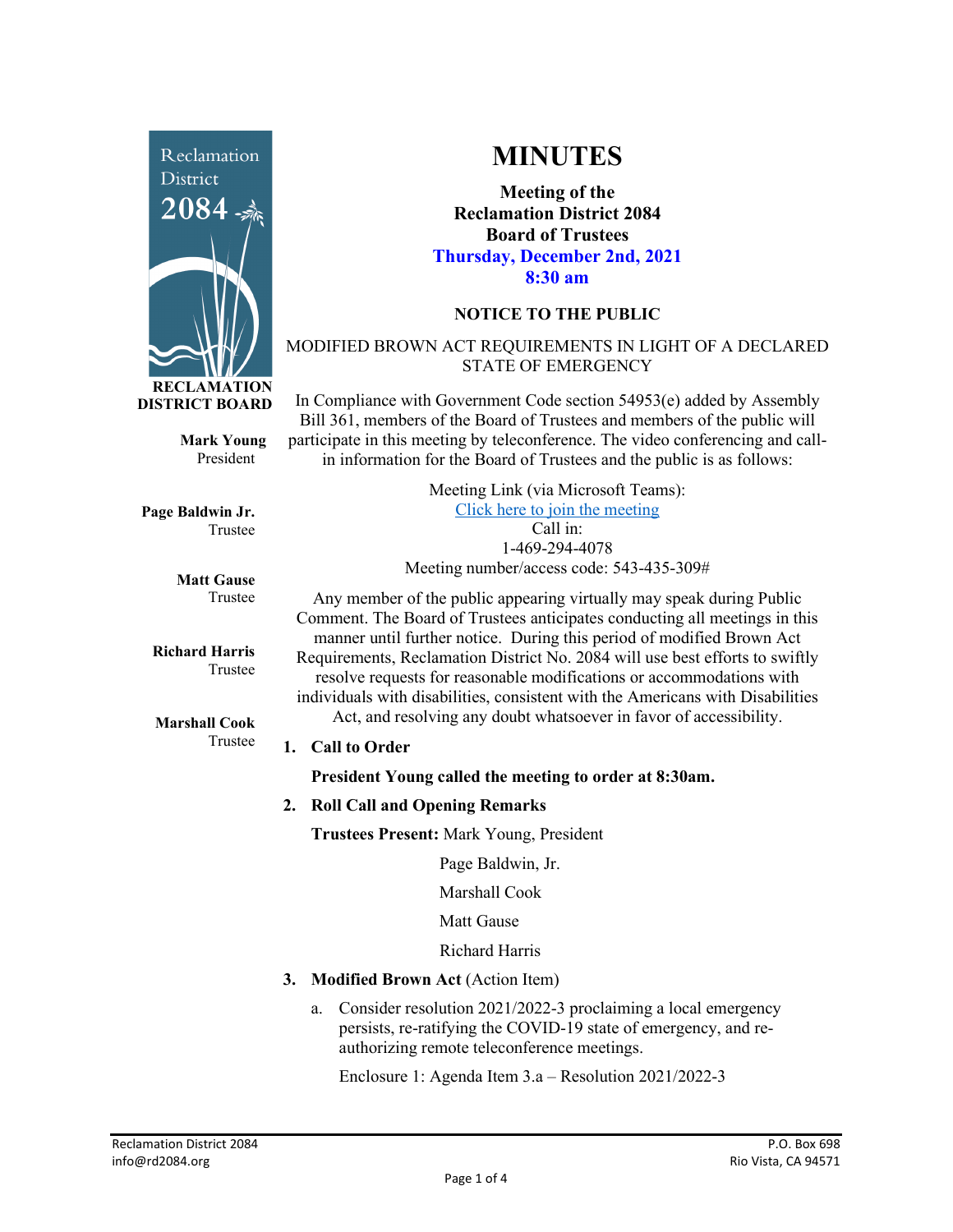Trustee Harris moved to approve resolution 2021/2022-3.

Trustee Gause seconded and it passed by unanimous vote.

 AYES: Young, Baldwin, Cook, Gause, Harris NOES: (None) ABSTAIN: (None)

RECUSE: (None)

**4. Public Comment** (New Business)

There was no public comment.

#### **5. Agenda Approval**

Trustee Gause moved to approve the agenda with Board Items (#7) moved after Little Egbert Project Update (#10).

Trustee Harris seconded and it passed by unanimous vote.

AYES: Young, Baldwin, Cook, Gause, Harris

NOES: (None)

ABSTAIN: (None)

RECUSE: (None)

- **6. Consent Items** (Action Item)
	- a. Approval of Meeting Minutes
		- 1. November 5th, 2021

Enclosure 2: Agenda Item 6.a - Meeting Minutes

Trustee Harris moved to approve consent items.

Trustee Baldwin seconded and it passed by unanimous vote.

AYES: Young, Baldwin, Cook, Gause, Harris

NOES: (None)

ABSTAIN: (None)

RECUSE: (None)

- **7. Board Items** (Action item unless otherwise noted)
	- a. Consider a plan to have special meetings to comply with AB 361 meeting requirements.

Counsel Shapiro advised the Board on options to maintain compliance with AB 361 for virtual meetings. The Board agreed to host a special meeting between regular board meetings on December 13<sup>th</sup> at 1pm.

b. Discuss a return to in-person meetings.

The Board decided not to discuss a return to in-person meetings.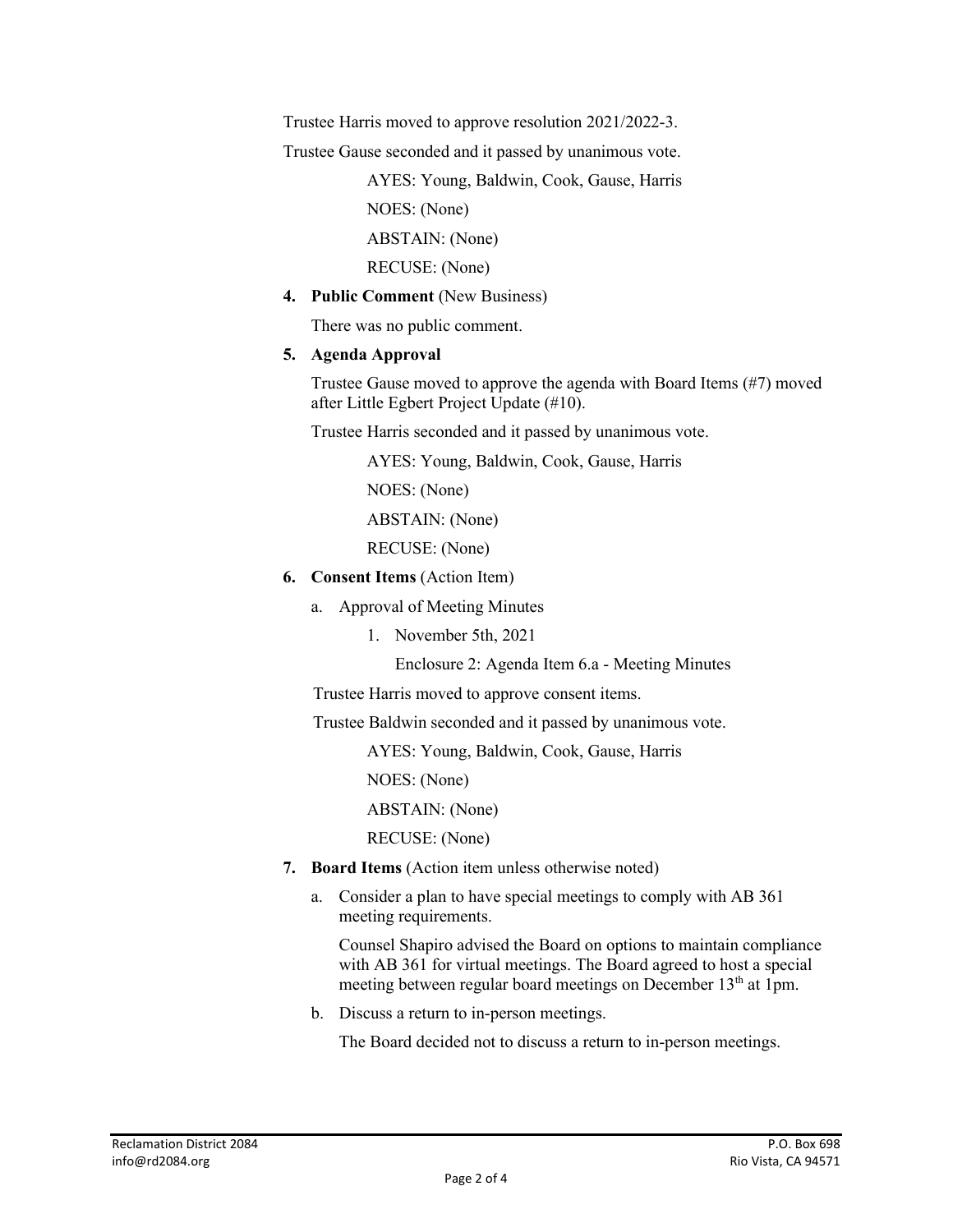- **8. Operations and Maintenance Update** (Informational/Action Item)
	- a. Update from MBK Engineers

Enclosure 3: Agenda Item 8.a – December 2021 Engineer's Report

b. Ongoing Maintenance Items

Engineer Moncrief gave a thorough update on District O&M activities as well as regional updates.

A drought barrier is being installed by DWR on Georgiana Slough. These barriers are a critical piece of the state's drought response efforts.

Annual inspection with CDFW for the subventions program occurred on November 18<sup>th</sup>.

The freeboard levee project has been completed. The contractor did require more than the initial 350 tons of rock that was estimated. The Board requested reflective paddles with stationing along the recently completed project area.

As flood season approaches, there is an area of potential sloughing. It is not critical, but MBK will continue to monitor. President Young requested that MBK complete monthly monitoring.

Finally, the deadline for submission of the Five-Year Plans for all districts has been extended to June.

- **9. Financial Management** (Informational/Action Item)
	- a. Invoicing

Enclosure 4: Agenda Item 9.a – November Financial Manager's Report

Financial Manager Brown provided an overview of the monthly and year to date expenses. He suggested considering an increase in the electrical power budget in the future to account for larger than expected electrical power expenses.

b. Consider approving Fiscal Year 2020/2021 Audit

Enclosure 5: Agenda Item 9.b – Draft FY20/21 Audit

Trustee Harris moved to approve and make final the FY20/21 Audit.

Trustee Gause seconded and it passed by unanimous vote.

 AYES: Young, Baldwin, Cook, Gause, Harris NOES: (None)

ABSTAIN: (None)

RECUSE: (None)

#### **10. Little Egbert Project Update** (Informational Only)

LEJPA is having scoping discussions and workshops with DWR in anticipation of entering into a Systemwide Flood Risk Reduction (SWFRR)